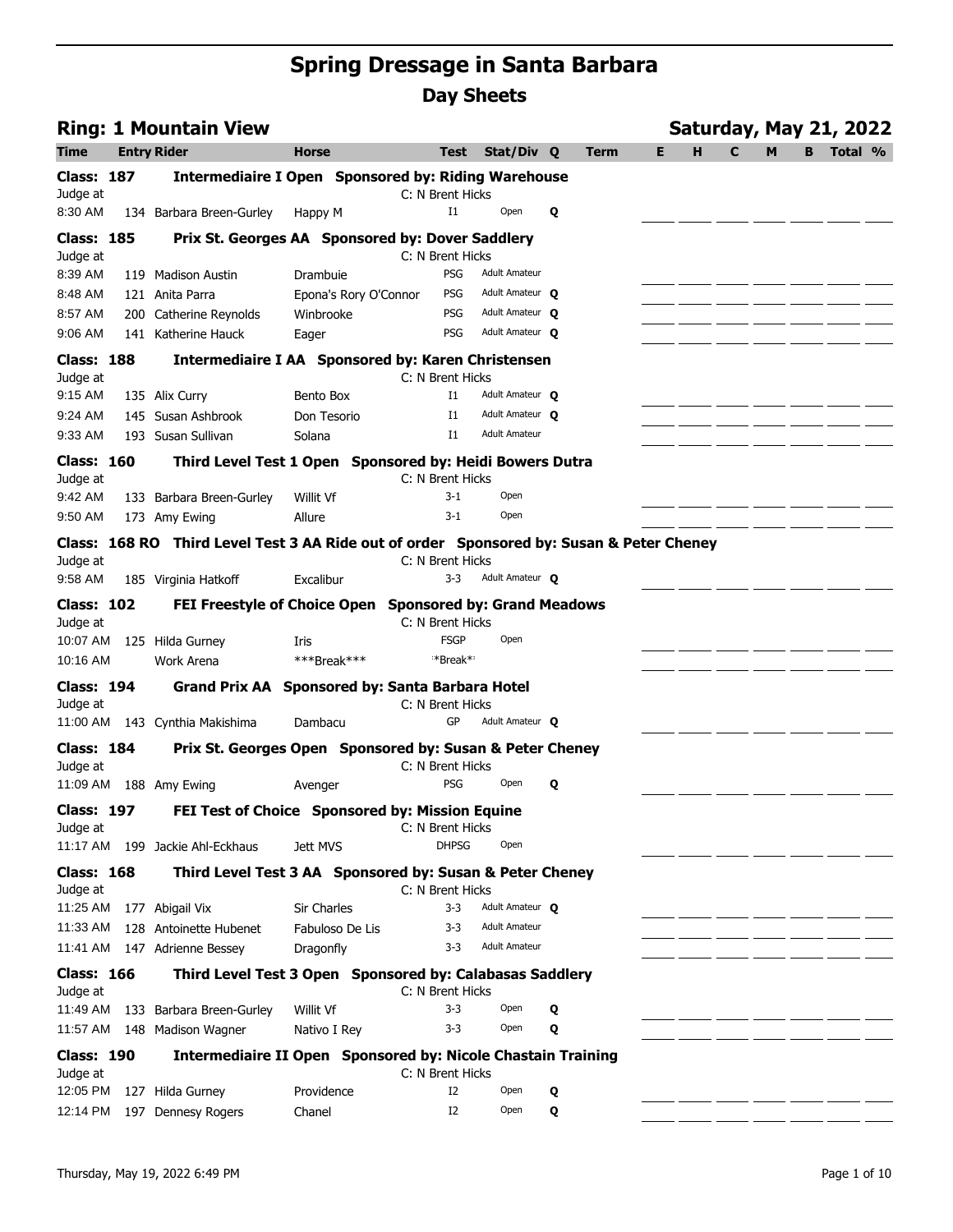|                               | <b>Ring: 1 Mountain View</b>                                   |                   |                       |                             |                      |   |             |   |   |   |   |   | <b>Saturday, May 21, 2022</b> |  |
|-------------------------------|----------------------------------------------------------------|-------------------|-----------------------|-----------------------------|----------------------|---|-------------|---|---|---|---|---|-------------------------------|--|
| Time                          | <b>Entry Rider</b>                                             | <b>Horse</b>      |                       | Test                        | Stat/Div Q           |   | <b>Term</b> | Е | н | C | м | B | Total %                       |  |
| <b>Class: 163</b>             | Third Level Test 2 Open Sponsored by: Nancy Louie Fine Jewelry |                   |                       |                             |                      |   |             |   |   |   |   |   |                               |  |
| Judge at                      |                                                                |                   |                       | C: N Brent Hicks            |                      |   |             |   |   |   |   |   |                               |  |
| 12:23 PM                      | 173 Amy Ewing                                                  | Allure            |                       | $3 - 2$                     | Open                 |   |             |   |   |   |   |   |                               |  |
| 12:32 PM                      | Lunch Work Arena                                               | ***Break***       |                       | **Break**                   |                      |   |             |   |   |   |   |   |                               |  |
| <b>Class: 167</b><br>Judge at | Third Level Test 3 Open Sponsored by: Laura Kranzier           |                   |                       | C: N Brent Hicks            |                      |   |             |   |   |   |   |   |                               |  |
| 1:30 PM                       | 144 Barbara Filkins                                            | Icee              |                       | $3 - 3$                     | Open                 | Q |             |   |   |   |   |   |                               |  |
| 1:38 PM                       | 175 Susan Ighani                                               | Dayligaun         |                       | $3 - 3$                     | Open                 | Q |             |   |   |   |   |   |                               |  |
| Class: 161<br>Judge at        | Third Level Test 1 AA Sponsored by: In The Irons Farm          |                   |                       | C: N Brent Hicks            |                      |   |             |   |   |   |   |   |                               |  |
| 1:46 PM                       | 115 Deborah Gatewood                                           | <b>Bel Canto</b>  |                       | $3 - 1$                     | <b>Adult Amateur</b> |   |             |   |   |   |   |   |                               |  |
| 1:54 PM                       | 185 Virginia Hatkoff                                           | Excalibur         |                       | $3 - 1$                     | <b>Adult Amateur</b> |   |             |   |   |   |   |   |                               |  |
| 2:02 PM                       | 122 Cynthia Wright                                             | Samba Dromo       |                       | 3-1                         | <b>Adult Amateur</b> |   |             |   |   |   |   |   |                               |  |
| 2:10 PM                       | 146 Susan Ashbrook                                             | Deacons Quarter   |                       | $3-1$                       | <b>Adult Amateur</b> |   |             |   |   |   |   |   |                               |  |
| 2:18 PM                       | 128 Antoinette Hubenet                                         | Fabuloso De Lis   |                       | 3-1                         | <b>Adult Amateur</b> |   |             |   |   |   |   |   |                               |  |
| <b>Class: 171</b>             | Fourth Level Test 1 AA Sponsored by: MK Dressage               |                   |                       |                             |                      |   |             |   |   |   |   |   |                               |  |
| Judge at<br>2:26 PM           | 138 Jill Giri                                                  | Blue Borracha     |                       | C: N Brent Hicks<br>$4 - 1$ |                      |   |             |   |   |   |   |   |                               |  |
| 2:34 PM                       | 129 Tory Names                                                 | Errabella         |                       | $4 - 1$                     |                      |   |             |   |   |   |   |   |                               |  |
| 2:42 PM                       | 124 Chiara Heimbeck                                            | Grady             |                       | $4 - 1$                     | <b>Adult Amateur</b> |   |             |   |   |   |   |   |                               |  |
| 2:50 PM                       | Work Arena                                                     | ***Break***       |                       | **Break**                   |                      |   |             |   |   |   |   |   |                               |  |
| <b>Class: 170</b>             | Fourth Level Test 1 Open Sponsored by: Mission Equine          |                   |                       |                             |                      |   |             |   |   |   |   |   |                               |  |
| Judge at                      |                                                                |                   |                       | C: N Brent Hicks            |                      |   |             |   |   |   |   |   |                               |  |
| 3:30 PM                       | 184 Tim Forster                                                | Index             |                       | $4 - 1$                     | Open                 |   |             |   |   |   |   |   |                               |  |
| 3:38 PM                       | 124 Chiara Heimbeck                                            | Grady             |                       | 4-1                         | <b>Adult Amateur</b> |   |             |   |   |   |   |   |                               |  |
| 3:46 PM                       | 144 Barbara Filkins                                            | Icee              |                       | $4 - 1$                     | Open                 |   |             |   |   |   |   |   |                               |  |
| <b>Class: 174</b><br>Judge at | Fourth Level Test 2 AA Sponsored by: Mary Couch                |                   |                       | C: N Brent Hicks            |                      |   |             |   |   |   |   |   |                               |  |
| 3:54 PM                       | 138 Jill Giri                                                  | Blue Borracha     |                       | $4 - 2$                     |                      |   |             |   |   |   |   |   |                               |  |
| 4:01 PM                       | 118 Suzanne Satragni                                           | Higgens           |                       | 4-2                         | <b>Adult Amateur</b> |   |             |   |   |   |   |   |                               |  |
| Class: 173<br>Judge at        | Fourth Level Test 2 Open Sponsored by: Dover Saddlery          |                   |                       | C: N Brent Hicks            |                      |   |             |   |   |   |   |   |                               |  |
| 4:09 PM                       | 184 Tim Forster                                                | Index             |                       | 4-2                         | Open                 |   |             |   |   |   |   |   |                               |  |
| <b>Class: 600</b>             | <b>Lead Line</b>                                               |                   |                       |                             |                      |   |             |   |   |   |   |   |                               |  |
| Judge at                      |                                                                |                   |                       | C: B.Hicks J.Curtis         |                      |   |             |   |   |   |   |   |                               |  |
| 4:30 PM                       | 1183 Raiden Arimoto-Petit                                      | Princess Isabella |                       | <b>OTPH</b>                 | JR/YR                |   |             |   |   |   |   |   |                               |  |
| <b>Class: 610</b><br>Judge at | Champagne Class Sponsored by: Susan & Peter Cheney             |                   |                       | C: B.Hicks J.Curtis         |                      |   |             |   |   |   |   |   |                               |  |
| 4:40 PM                       | 137 Juliet Bradley                                             | Persephone        |                       | <b>OTPH</b>                 | JR/YR                |   |             |   |   |   |   |   |                               |  |
| 4:40 PM                       | 121 Anita Parra                                                |                   | Epona's Rory O'Connor | <b>OTPH</b>                 | <b>Adult Amateur</b> |   |             |   |   |   |   |   |                               |  |
| 4:40 PM                       | 194 Jerry Beatty                                               |                   | Encantada Estrella    | <b>OTPH</b>                 | <b>Adult Amateur</b> |   |             |   |   |   |   |   |                               |  |
|                               |                                                                |                   |                       |                             |                      |   |             |   |   |   |   |   |                               |  |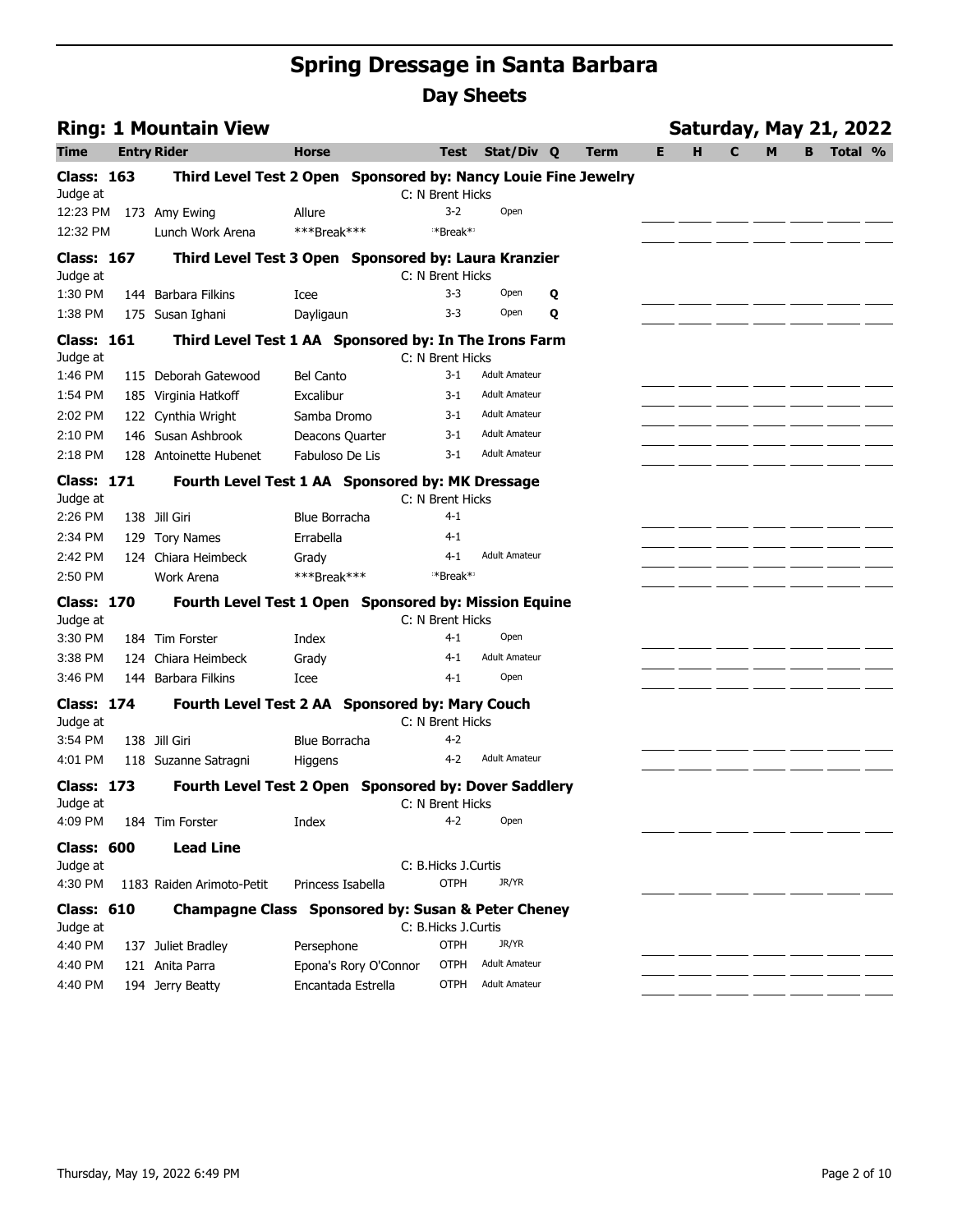|                               | <b>Ring: 2 Ocean Side</b>                                        |                          |                            |                                              |             |   | <b>Saturday, May 21, 2022</b> |   |   |   |         |  |
|-------------------------------|------------------------------------------------------------------|--------------------------|----------------------------|----------------------------------------------|-------------|---|-------------------------------|---|---|---|---------|--|
| Time                          | <b>Entry Rider</b>                                               | <b>Horse</b>             | Test                       | Stat/Div Q                                   | <b>Term</b> | Е | н                             | C | M | B | Total % |  |
| <b>Class: 140</b><br>Judge at | Second Level Test 1 Open Sponsored by: Nicole Chastain Training  |                          | C: Janet Curtis            |                                              |             |   |                               |   |   |   |         |  |
| 8:30 AM                       | 150 Amy Ewing                                                    | <b>MSJ Nanaimo</b>       | $2 - 1$                    | Open                                         |             |   |                               |   |   |   |         |  |
| 8:37 AM                       | 182 Tim Forster                                                  | <b>Harlow</b>            | 2-1                        | Open                                         |             |   |                               |   |   |   |         |  |
| <b>Class: 141</b>             | Second Level Test 1 AA Sponsored by: In The Irons Farm           |                          |                            |                                              |             |   |                               |   |   |   |         |  |
| Judge at                      |                                                                  |                          | C: Janet Curtis            |                                              |             |   |                               |   |   |   |         |  |
| 8:45 AM                       | 174 Ryan Derry                                                   | Precioso HJ              | $2 - 1$                    | <b>Adult Amateur</b>                         |             |   |                               |   |   |   |         |  |
| 8:52 AM                       | 142 Jan Darden                                                   | <b>Fuerstin Carlotta</b> | $2 - 1$                    | <b>Adult Amateur</b><br><b>Adult Amateur</b> |             |   |                               |   |   |   |         |  |
| 9:00 AM                       | 186 Virginia Hatkoff                                             | Keno's Impressive Art    | $2 - 1$                    |                                              |             |   |                               |   |   |   |         |  |
| <b>Class: 124</b><br>Judge at | First Level Test 2 AA Sponsored by: Nancy Louie Fine Jeweelry    |                          | C: Janet Curtis            |                                              |             |   |                               |   |   |   |         |  |
| 9:08 AM                       | 132 Nicole Walther                                               | Tarquin                  | $1 - 2$                    |                                              |             |   |                               |   |   |   |         |  |
| <b>Class: 142</b><br>Judge at | Second Level Test 1 Jr/YR Sponsored by: Calabasas Saddlery       |                          | C: Janet Curtis            |                                              |             |   |                               |   |   |   |         |  |
| 9:15 AM                       | 189 Ava Grace Johnson                                            | Quinault Bey $+++/$      | $2 - 1$                    | JR/YR                                        |             |   |                               |   |   |   |         |  |
| $9:22$ AM                     | 183 Chloe Adrian-Giannetto                                       | Princess Isabella        | $2 - 1$                    | JR/YR                                        |             |   |                               |   |   |   |         |  |
| <b>Class: 143</b>             | Second Level Test 2 Open Sponsored by: Charlotte's of Santa Ynez |                          |                            |                                              |             |   |                               |   |   |   |         |  |
| Judge at<br>9:30 AM           | 182 Tim Forster                                                  | Harlow                   | C: Janet Curtis<br>$2 - 2$ | Open                                         |             |   |                               |   |   |   |         |  |
| <b>Class: 147</b>             | Second Level Test 3 AA Sponsored by: Lisa White                  |                          |                            |                                              |             |   |                               |   |   |   |         |  |
| Judge at                      |                                                                  |                          | C: Janet Curtis            |                                              |             |   |                               |   |   |   |         |  |
| 9:39 AM                       | 130 Tory Names                                                   | <b>JERRYTALE A</b>       | $2 - 3$                    |                                              |             |   |                               |   |   |   |         |  |
| <b>Class: 164</b>             | <b>Third Level Test 2 AA</b>                                     |                          |                            |                                              |             |   |                               |   |   |   |         |  |
| Judge at<br>9:47 AM           | 147 Adrienne Bessey                                              | Dragonfly                | C: Janet Curtis<br>3-2     | <b>Adult Amateur</b>                         |             |   |                               |   |   |   |         |  |
| <b>Class: 120</b>             | First Level Test 1 Open Sponsored by: Charlotte's of Santa Ynez  |                          |                            |                                              |             |   |                               |   |   |   |         |  |
| Judge at                      |                                                                  |                          | C: Janet Curtis            |                                              |             |   |                               |   |   |   |         |  |
| 9:56 AM                       | 120 Meghan Flores                                                | H Hill Rhett             | $1 - 1$                    | Open                                         |             |   |                               |   |   |   |         |  |
| 10:03 AM                      | Work Arena                                                       | ***Break***              | *Break*'                   |                                              |             |   |                               |   |   |   |         |  |
| 10:48 AM                      | 190 Jill Jamison                                                 | Amorota                  | $1 - 1$                    | Adult Amateur                                |             |   |                               |   |   |   |         |  |
| <b>Class: 121</b><br>Judge at | First Level Test 1 AA Sponsored by: Susan & Peter Cheney         |                          | C: Janet Curtis            |                                              |             |   |                               |   |   |   |         |  |
|                               | 10:55 AM 187 Virginia Hatkoff                                    | Sauvito DKF              | $1 - 1$                    | <b>Adult Amateur</b>                         |             |   |                               |   |   |   |         |  |
| 11:02 AM                      | 114 Kirstin Wright                                               | Tornado de Ulloa         | $1 - 1$                    | <b>Adult Amateur</b>                         |             |   |                               |   |   |   |         |  |
| 11:09 AM                      | 116 Ann Beckwith                                                 | Ulla                     | $1 - 1$                    | <b>Adult Amateur</b>                         |             |   |                               |   |   |   |         |  |
|                               | 11:16 AM 192 Hannah Finder                                       | Valiente Del Lago        | $1 - 1$                    | <b>Adult Amateur</b>                         |             |   |                               |   |   |   |         |  |
| <b>Class: 123</b>             | First Level Test 2 Open Sponsored by: Kristi & Cork Ullman       |                          |                            |                                              |             |   |                               |   |   |   |         |  |
| Judge at                      |                                                                  |                          | C: Janet Curtis            |                                              |             |   |                               |   |   |   |         |  |
|                               | 11:23 AM 190 Jill Jamison                                        | Amorota                  | $1 - 2$                    | <b>Adult Amateur</b>                         |             |   |                               |   |   |   |         |  |
| <b>Class: 118</b><br>Judge at | Training Level Test 3 Jr/YR Sponsored by: Lynne Sherman          |                          | C: Janet Curtis            |                                              |             |   |                               |   |   |   |         |  |
|                               | 11:31 AM 139 Isabel Bolton                                       | Paisano RM               | $T-3$                      | <b>Adult Amateur</b>                         |             |   |                               |   |   |   |         |  |
| <b>Class: 111</b>             | Training Level Test 1 AA Sponsored by: Margaret Fleming          |                          |                            |                                              |             |   |                               |   |   |   |         |  |
| Judge at                      |                                                                  |                          | C: Janet Curtis            |                                              |             |   |                               |   |   |   |         |  |
|                               | 11:39 AM 194 Jerry Beatty                                        | Encantada Estrella       | 3-1                        | <b>Adult Amateur</b>                         |             |   |                               |   |   |   |         |  |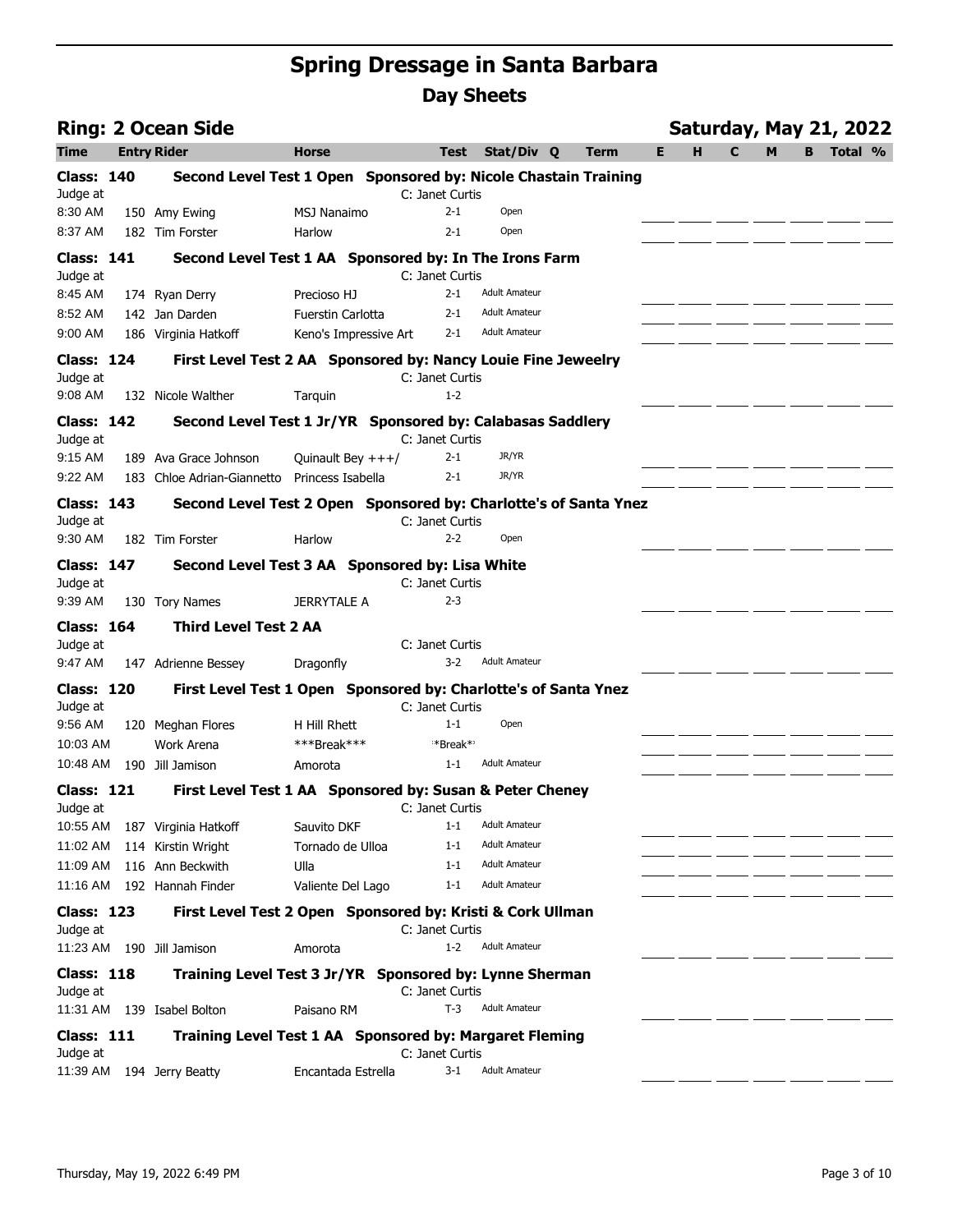| <b>Ring: 2 Ocean Side</b>     |                                       |                                                                            |                               |                      |   |      |   |   | <b>Saturday, May 21, 2022</b> |   |   |         |  |
|-------------------------------|---------------------------------------|----------------------------------------------------------------------------|-------------------------------|----------------------|---|------|---|---|-------------------------------|---|---|---------|--|
| Time                          | <b>Entry Rider</b>                    | Horse                                                                      | Test                          | Stat/Div Q           |   | Term | Е | н | C                             | м | в | Total % |  |
| <b>Class: 127</b><br>Judge at |                                       | First Level Test 3 AA Sponsored by: Mission Equine                         | C: Janet Curtis               |                      |   |      |   |   |                               |   |   |         |  |
| 11:47 AM                      | 187 Virginia Hatkoff                  | Sauvito DKF                                                                | $1 - 3$                       | Adult Amateur O      |   |      |   |   |                               |   |   |         |  |
| 11:55 AM                      | 136 Alix Curry                        | Le Noir                                                                    | $1 - 3$                       | Adult Amateur O      |   |      |   |   |                               |   |   |         |  |
| 12:03 PM                      | 131 Elise Cutini                      | Moonbear TF                                                                | $1 - 3$                       | <b>Adult Amateur</b> |   |      |   |   |                               |   |   |         |  |
| 12:11 PM                      | 192 Hannah Finder                     | Valiente Del Lago                                                          | $1 - 3$                       | <b>Adult Amateur</b> |   |      |   |   |                               |   |   |         |  |
| 12:19 PM                      | 178 Abigail Vix                       | Purple Haze 3                                                              | $1 - 3$                       | Adult Amateur O      |   |      |   |   |                               |   |   |         |  |
| <b>Class: 113</b>             |                                       | Training Level Test 2 Open Sponsored by: Twenty Four Carrots               |                               |                      |   |      |   |   |                               |   |   |         |  |
| Judge at                      |                                       |                                                                            | C: Janet Curtis               |                      |   |      |   |   |                               |   |   |         |  |
| 12:27 PM                      | 196 Marianne Kruidenier               | Mastermind Van De Stok T-2                                                 |                               | Open                 |   |      |   |   |                               |   |   |         |  |
| 12:35 PM                      | Lunch Work Arena                      | ***Break***                                                                | **Break**                     |                      |   |      |   |   |                               |   |   |         |  |
| Class: 13<br>Judge at         |                                       | <b>Materiale Sponsored by: San Marcos Equine</b>                           | C: Janet Curtis               |                      |   |      |   |   |                               |   |   |         |  |
| 1:30 PM                       | 195 Rebecca Rosell                    | Dream Sequence HSR                                                         | <b>MAT</b>                    | Open                 |   |      |   |   |                               |   |   |         |  |
| Class: 14                     |                                       | Materiale Sponsored by: Laura Kranzler                                     |                               |                      |   |      |   |   |                               |   |   |         |  |
| Judge at<br>1:48 PM           |                                       |                                                                            | C: Janet Curtis<br><b>MAT</b> | <b>Adult Amateur</b> |   |      |   |   |                               |   |   |         |  |
|                               | 131 Elise Cutini                      | Moonbear TF                                                                |                               |                      |   |      |   |   |                               |   |   |         |  |
| Class: 11<br>Judge at         |                                       | USDF Introductory Test B, AA & JR Sponsored by: Riding Warehouse           | C: Janet Curtis               |                      |   |      |   |   |                               |   |   |         |  |
| 1:56 PM                       | 191 Willa Eyer-Delevett               | <b>Buddy</b>                                                               | <b>ILB</b>                    | JR/YR                |   |      |   |   |                               |   |   |         |  |
| <b>Class: 146</b>             |                                       | Second Level Test 3 Open Sponsored by: Mission Equine                      |                               |                      |   |      |   |   |                               |   |   |         |  |
| Judge at                      |                                       |                                                                            | C: Janet Curtis<br>$2 - 3$    | Open                 |   |      |   |   |                               |   |   |         |  |
| 2:05 PM<br><b>Class: 114</b>  | 150 Amy Ewing                         | <b>MSJ Nanaimo</b>                                                         |                               |                      | Q |      |   |   |                               |   |   |         |  |
| Judge at                      |                                       | Training Level Test 2 AA Sponsored by: Wild Fed Horse Feed                 | C: Janet Curtis               |                      |   |      |   |   |                               |   |   |         |  |
| 2:14 PM                       | 123 Brian Isbell                      | <b>Fanfare EMF</b>                                                         | $T-2$                         | <b>Adult Amateur</b> |   |      |   |   |                               |   |   |         |  |
| <b>Class: 115</b><br>Judge at |                                       | Training Level Test 2 Jr/YR Sponsored by: Allyson Aldrich                  | C: Janet Curtis               |                      |   |      |   |   |                               |   |   |         |  |
| 2:22 PM                       | 137 Juliet Bradley                    | Persephone                                                                 | $T-2$                         | JR/YR                |   |      |   |   |                               |   |   |         |  |
| 2:29 PM                       | 140 Brooklyn Gagne                    | Curran                                                                     | $T-2$                         | JR/YR                |   |      |   |   |                               |   |   |         |  |
| <b>Class: 116</b>             |                                       | Training Level Test 3 Open Sponsored by: Grand Meadows                     |                               |                      |   |      |   |   |                               |   |   |         |  |
| Judge at                      |                                       |                                                                            | C: Janet Curtis               |                      |   |      |   |   |                               |   |   |         |  |
| 2:37 PM                       | 195 Rebecca Rosell                    | Dream Sequence HSR                                                         | 3-3                           | Open                 | Q |      |   |   |                               |   |   |         |  |
| 2:45 PM<br>2:53 PM            | 196 Marianne Kruidenier<br>Work Arena | Mastermind Van De Stok<br>***Break***                                      | $3 - 3$<br>**Break**          | Open                 |   |      |   |   |                               |   |   |         |  |
|                               |                                       |                                                                            |                               |                      |   |      |   |   |                               |   |   |         |  |
| <b>Class: 144</b><br>Judge at |                                       | Second Level Test 2 AA Sponsored by: Mission Equine                        | C: Janet Curtis               |                      |   |      |   |   |                               |   |   |         |  |
| 3:35 PM                       | 186 Virginia Hatkoff                  | Keno's Impressive Art                                                      | $2 - 2$                       | <b>Adult Amateur</b> |   |      |   |   |                               |   |   |         |  |
| <b>Class: 117</b>             |                                       | Training Level Test 3 AA Sponsored by: Susan & Peter Cheney                |                               |                      |   |      |   |   |                               |   |   |         |  |
| Judge at                      |                                       |                                                                            | C: Janet Curtis               |                      |   |      |   |   |                               |   |   |         |  |
| 3:42 PM                       | 194 Jerry Beatty                      | Encantada Estrella                                                         | $T-3$                         | Adult Amateur O      |   |      |   |   |                               |   |   |         |  |
| 3:49 PM                       | 179 Kristi Ullman                     | Umbrio H                                                                   | $T-3$                         | Adult Amateur O      |   |      |   |   |                               |   |   |         |  |
| 3:56 PM                       | 123 Brian Isbell                      | Fanfare EMF                                                                | $T-3$                         | Adult Amateur O      |   |      |   |   |                               |   |   |         |  |
| 4:03 PM                       | 176 Cameron Galloreese                | Checara                                                                    | $T-3$                         | Adult Amateur Q      |   |      |   |   |                               |   |   |         |  |
| 4:10 PM                       | 114 Kirstin Wright                    | Tornado de Ulloa                                                           | $T-3$                         | Adult Amateur Q      |   |      |   |   |                               |   |   |         |  |
| <b>Class: 511</b>             |                                       | Training Level Test 1 Opportunity Class Sponsored by: Platinum Performance |                               |                      |   |      |   |   |                               |   |   |         |  |
| Judge at<br>4:07 PM           | 117 Meghan Flores                     | Guldbaks Darwin                                                            | C: Janet Curtis<br>$T-1$      | Open                 |   |      |   |   |                               |   |   |         |  |
|                               |                                       |                                                                            |                               |                      |   |      |   |   |                               |   |   |         |  |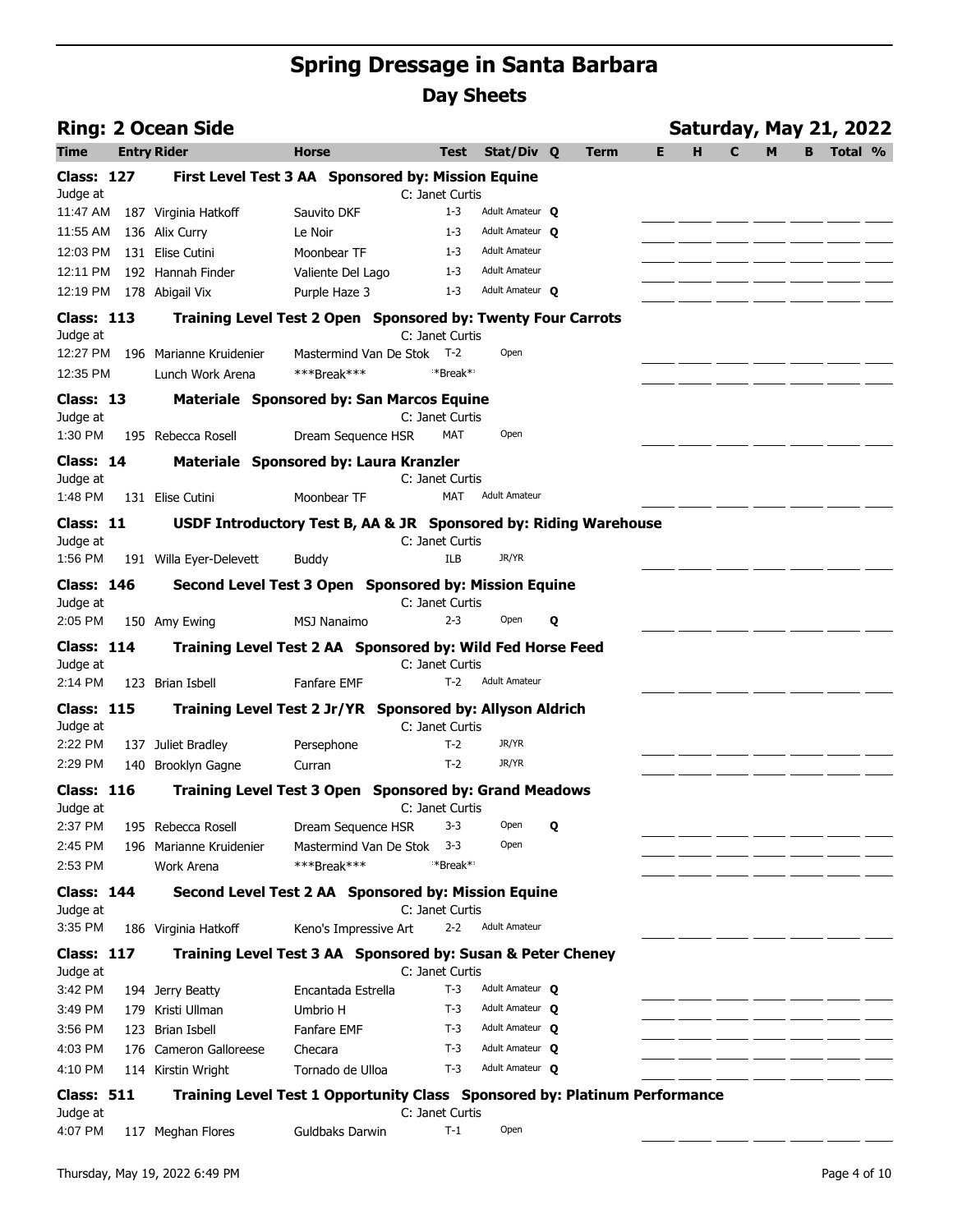|                               | <b>Ring: 3 Office</b> |                                    |                       |             |                      |  |             |  |   |  |   |   | Saturday, May 21, 2022 |  |
|-------------------------------|-----------------------|------------------------------------|-----------------------|-------------|----------------------|--|-------------|--|---|--|---|---|------------------------|--|
| <b>Time</b>                   |                       | <b>Entry Rider</b>                 | <b>Horse</b>          | Test        | Stat/Div Q           |  | <b>Term</b> |  | н |  | M | в | Total %                |  |
| <b>Class: 611</b><br>Judge at |                       | <b>Platinum High Score Over 60</b> |                       |             |                      |  |             |  |   |  |   |   |                        |  |
|                               |                       | 133 Barbara Breen-Gurley           | Willit Vf             |             | Open                 |  |             |  |   |  |   |   |                        |  |
|                               |                       | 134 Barbara Breen-Gurley           | Happy M               | OTPH        | Open                 |  |             |  |   |  |   |   |                        |  |
| 6:00 PM                       |                       | 121 Anita Parra                    | Epona's Rory O'Connor | <b>OTPH</b> | <b>Adult Amateur</b> |  |             |  |   |  |   |   |                        |  |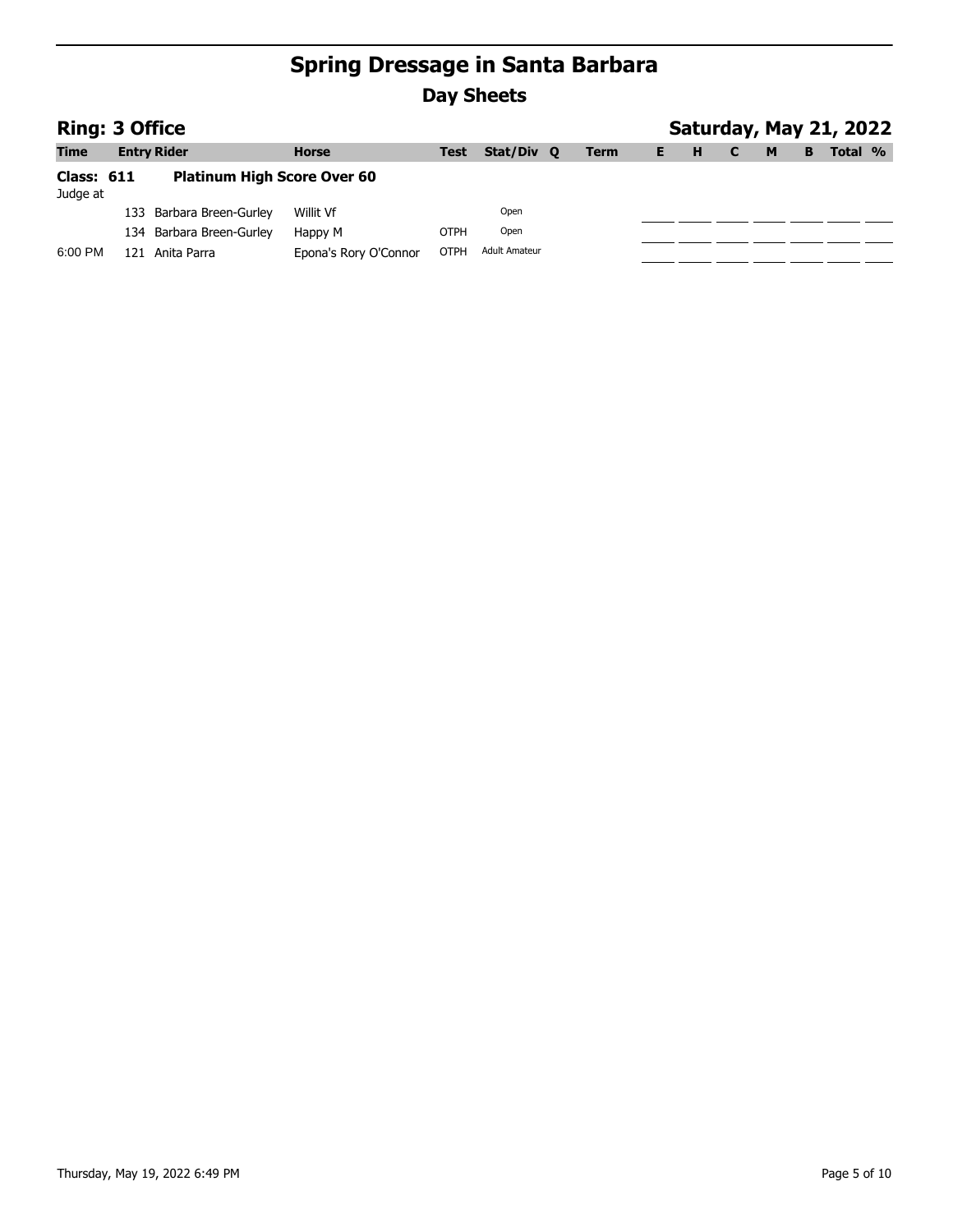|                               | <b>Ring: 1 Mountain View</b>                                     |                       |                                                       |                      |   |             |    |   |   |   |   | <b>Sunday, May 22, 2022</b> |  |
|-------------------------------|------------------------------------------------------------------|-----------------------|-------------------------------------------------------|----------------------|---|-------------|----|---|---|---|---|-----------------------------|--|
| Time                          | <b>Entry Rider</b>                                               | <b>Horse</b>          | <b>Test</b>                                           | Stat/Div Q           |   | <b>Term</b> | E. | н | C | M | В | Total %                     |  |
| <b>Class: 285</b><br>Judge at | Prix St. Georges AA Sponsored by: Kristi & Cork Ullman           |                       | C: Janet Curtis                                       |                      |   |             |    |   |   |   |   |                             |  |
| 8:00 AM                       | 119 Madison Austin                                               | Drambuie              | PSG                                                   | <b>Adult Amateur</b> |   |             |    |   |   |   |   |                             |  |
| 8:09 AM                       | 121 Anita Parra                                                  | Epona's Rory O'Connor | PSG                                                   | Adult Amateur O      |   |             |    |   |   |   |   |                             |  |
| 8:18 AM                       | 141 Katherine Hauck                                              | Eager                 | PSG                                                   | Adult Amateur O      |   |             |    |   |   |   |   |                             |  |
| <b>Class: 288</b>             | <b>Intermediaire I AA Sponsored by: Nancy Louie Fine Jewelry</b> |                       |                                                       |                      |   |             |    |   |   |   |   |                             |  |
| Judge at                      |                                                                  |                       |                                                       |                      |   |             |    |   |   |   |   |                             |  |
| 8:28 AM                       | 135 Alix Curry                                                   | Bento Box             | I1                                                    | Adult Amateur O      |   |             |    |   |   |   |   |                             |  |
| 8:37 AM                       | 145 Susan Ashbrook                                               | Don Tesorio           | I1                                                    | Adult Amateur O      |   |             |    |   |   |   |   |                             |  |
| 8:46 AM                       | 193 Susan Sullivan                                               | Solana                | $_{\rm I1}$                                           | <b>Adult Amateur</b> |   |             |    |   |   |   |   |                             |  |
| <b>Class: 294</b>             | Grand Prix AA Sponsored by: Kristi & Cork Ullmaaaan              |                       |                                                       |                      |   |             |    |   |   |   |   |                             |  |
| Judge at                      |                                                                  |                       | C: Janet Curtis                                       |                      |   |             |    |   |   |   |   |                             |  |
| 8:56 AM                       | 143 Cynthia Makishima                                            | Dambacu               | GP                                                    | Adult Amateur O      |   |             |    |   |   |   |   |                             |  |
| <b>Class: 266</b><br>Judge at | Third Level Test 3 Open Sponsored by: Nancy Louie Fine Jewelry   |                       | C: Janet Curtis                                       |                      |   |             |    |   |   |   |   |                             |  |
| 9:05 AM                       | 133 Barbara Breen-Gurley                                         | Willit Vf             | $3 - 3$                                               | Open                 | Q |             |    |   |   |   |   |                             |  |
| 9:13 AM                       | 175 Susan Ighani                                                 | Dayligaun             | $3 - 3$                                               | Open                 | Q |             |    |   |   |   |   |                             |  |
| 9:21 AM                       | 148 Madison Wagner                                               | Nativo I Rey          | $3 - 3$                                               | Open                 | Q |             |    |   |   |   |   |                             |  |
| <b>Class: 261</b><br>Judge at | Third Level Test 1 AA Sponsored by: Dover Saddlery               |                       | C: Janet Curtis                                       |                      |   |             |    |   |   |   |   |                             |  |
| 9:29 AM                       | 128 Antoinette Hubenet                                           | Fabuloso De Lis       | $3 - 1$                                               | <b>Adult Amateur</b> |   |             |    |   |   |   |   |                             |  |
| 9:37 AM                       | 122 Cynthia Wright                                               | Samba Dromo           | $3-1$                                                 | <b>Adult Amateur</b> |   |             |    |   |   |   |   |                             |  |
| 9:45 AM                       | 115 Deborah Gatewood                                             | <b>Bel Canto</b>      | $3-1$                                                 | <b>Adult Amateur</b> |   |             |    |   |   |   |   |                             |  |
| <b>Class: 264</b>             | Third Level Test 2 AA Sponsored by: In the Irons Farm            |                       |                                                       |                      |   |             |    |   |   |   |   |                             |  |
| Judge at                      |                                                                  |                       | C: Janet Curtis                                       |                      |   |             |    |   |   |   |   |                             |  |
| 9:53 AM                       | 146 Susan Ashbrook                                               | Deacons Quarter       | $3 - 2$                                               | <b>Adult Amateur</b> |   |             |    |   |   |   |   |                             |  |
| 10:01 AM                      | Work Arena                                                       | ***Break***           | **Break**                                             |                      |   |             |    |   |   |   |   |                             |  |
| <b>Class: 202</b><br>Judge at | <b>FEI Freestyle of Choice Open</b>                              |                       | <b>Sponsored by: Grand Meadows</b><br>C: Janet Curtis |                      |   |             |    |   |   |   |   |                             |  |
| 10:45 AM                      | 198 Patty Mayer                                                  | Cato                  | <b>FSGP</b>                                           | Open                 | Q |             |    |   |   |   |   |                             |  |
| 10:54 AM                      | 134 Barbara Breen-Gurley                                         | Happy M               | FSI <sub>1</sub>                                      | Open                 | Q |             |    |   |   |   |   |                             |  |
| <b>Class: 280</b>             | <b>USEF Test of Choice</b>                                       |                       |                                                       |                      |   |             |    |   |   |   |   |                             |  |
| Judge at                      |                                                                  |                       | C: Janet Curtis                                       |                      |   |             |    |   |   |   |   |                             |  |
| 11:05 AM                      | 185 Virginia Hatkoff                                             | Excalibur             | $3-1$                                                 | <b>Adult Amateur</b> |   |             |    |   |   |   |   |                             |  |
| <b>Class: 268</b>             | Third Level Test 3 AA Sponsored by: Grand Meadows                |                       |                                                       |                      |   |             |    |   |   |   |   |                             |  |
| Judge at<br>11:13 AM          | 128 Antoinette Hubenet                                           | Fabuloso De Lis       | C: Janet Curtis<br>$3 - 3$                            | <b>Adult Amateur</b> |   |             |    |   |   |   |   |                             |  |
| 11:21 AM                      | 185 Virginia Hatkoff                                             | Excalibur             | $3 - 3$                                               | Adult Amateur O      |   |             |    |   |   |   |   |                             |  |
| 11:29 AM                      | 177 Abigail Vix                                                  | Sir Charles           | $3 - 3$                                               | Adult Amateur O      |   |             |    |   |   |   |   |                             |  |
|                               |                                                                  |                       |                                                       |                      |   |             |    |   |   |   |   |                             |  |
| <b>Class: 271</b>             | <b>Fourth Level Test 1 AA</b>                                    |                       | C: Janet Curtis                                       |                      |   |             |    |   |   |   |   |                             |  |
| Judge at                      | 11:37 AM 129 Tory Names                                          | Errabella             | $4 - 1$                                               |                      |   |             |    |   |   |   |   |                             |  |
|                               |                                                                  |                       |                                                       |                      |   |             |    |   |   |   |   |                             |  |
| <b>Class: 274</b><br>Judge at | Fourth Level Test 2 AA Sponsored by: Mary Couch                  |                       | C: Janet Curtis                                       |                      |   |             |    |   |   |   |   |                             |  |
| 11:45 AM                      | 138 Jill Giri                                                    | Blue Borracha         | $4 - 2$                                               |                      |   |             |    |   |   |   |   |                             |  |
| 11:52 AM                      | 118 Suzanne Satragni                                             | Higgens               | 4-2                                                   | <b>Adult Amateur</b> |   |             |    |   |   |   |   |                             |  |
|                               |                                                                  |                       |                                                       |                      |   |             |    |   |   |   |   |                             |  |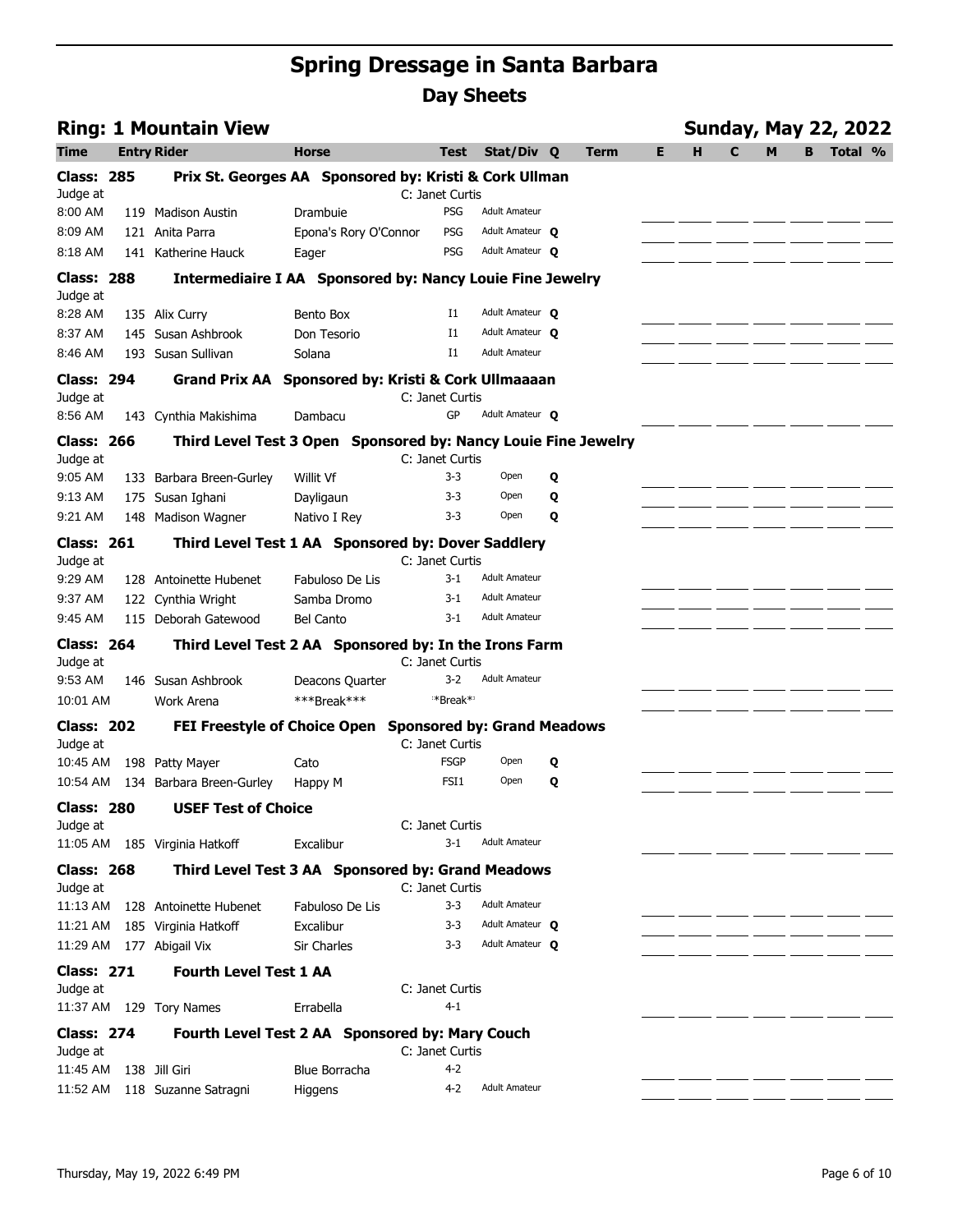|                                   |     | <b>Ring: 1 Mountain View</b> |                                                                        |                               |            |      |    |   | <b>Sunday, May 22, 2022</b> |   |   |         |  |
|-----------------------------------|-----|------------------------------|------------------------------------------------------------------------|-------------------------------|------------|------|----|---|-----------------------------|---|---|---------|--|
| <b>Time</b>                       |     | <b>Entry Rider</b>           | <b>Horse</b>                                                           | <b>Test</b>                   | Stat/Div Q | Term | Е. | н | C                           | M | В | Total % |  |
| <b>Class: 273</b><br>Judge at     |     |                              | Fourth Level Test 2 Open Sponsored by: Nicole Chasstain Training       | C: Janet Curtis               |            |      |    |   |                             |   |   |         |  |
| 12:00 PM                          | 184 | <b>Tim Forster</b>           | Index                                                                  | $4 - 2$                       | Open       |      |    |   |                             |   |   |         |  |
| <b>Class: 522</b><br>Judge at     |     |                              | Training Level Test 2 Opportunity Class Sponsored by: Margaret Fleming | C: Janet Curtis               |            |      |    |   |                             |   |   |         |  |
| 12:09 PM                          | 117 | Meghan Flores                | Guldbaks Darwin                                                        | $T-2$                         | Open       |      |    |   |                             |   |   |         |  |
| Class: 21<br>Judge at             |     |                              | USDF Introductory Test B, AA & JR Sponsored by: Pop's Shoe Repair      | C: Janet Curtis               |            |      |    |   |                             |   |   |         |  |
| 12:17 PM                          |     | 191 Willa Eyer-Delevett      | Buddy                                                                  | <b>ILB</b>                    | JR/YR      |      |    |   |                             |   |   |         |  |
| Class: 23<br>Judge at<br>12:23 PM | 195 | Rebecca Rosell               | Materiale Sponsored by: Marilyn Mazess<br>Dream Sequence HSR           | C: Janet Curtis<br><b>MAT</b> | Open       |      |    |   |                             |   |   |         |  |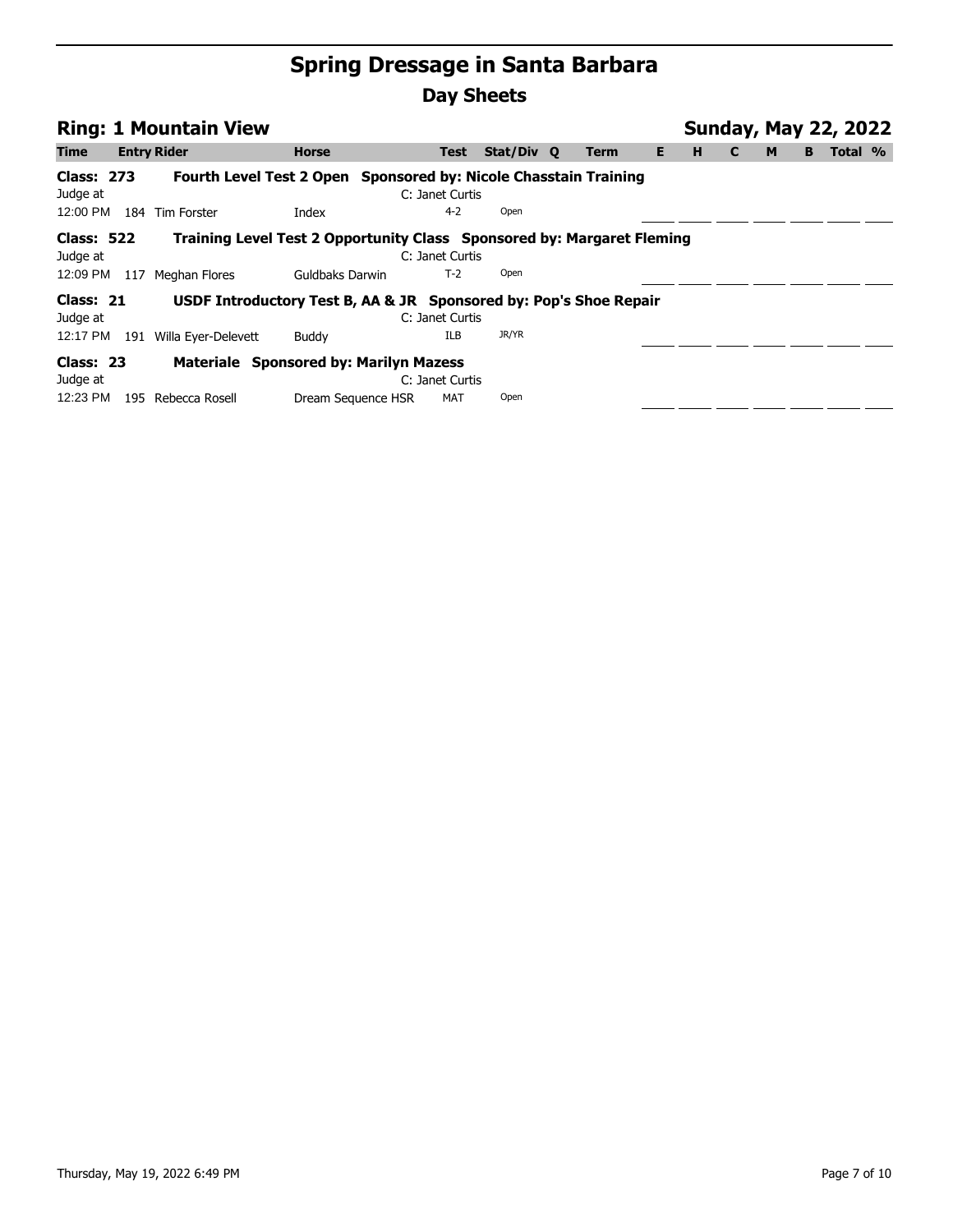|                               | <b>Ring: 2 Ocean Side</b>                                  |                       |                                                            |                      |      |    |   | <b>Sunday, May 22, 2022</b> |   |    |         |  |
|-------------------------------|------------------------------------------------------------|-----------------------|------------------------------------------------------------|----------------------|------|----|---|-----------------------------|---|----|---------|--|
| Time                          | <b>Entry Rider</b>                                         | <b>Horse</b>          | <b>Test</b>                                                | Stat/Div Q           | Term | E. | н | C                           | м | B. | Total % |  |
| <b>Class: 240</b><br>Judge at | Second Level Test 1 Open Sponsored by: Wild Fed Horse Feed |                       | C: N Brent Hicks                                           |                      |      |    |   |                             |   |    |         |  |
| 8:00 AM                       | 182 Tim Forster                                            | Harlow                | $2 - 1$                                                    | Open                 |      |    |   |                             |   |    |         |  |
| <b>Class: 241</b><br>Judge at | Second Level Test 1 AA Sponsored by: Susan & Peter Cheney  |                       | C: N Brent Hicks                                           |                      |      |    |   |                             |   |    |         |  |
| 8:08 AM                       | 186 Virginia Hatkoff                                       | Keno's Impressive Art | $2 - 1$                                                    | <b>Adult Amateur</b> |      |    |   |                             |   |    |         |  |
| 8:15 AM                       | 174 Ryan Derry                                             | Precioso HJ           | $2 - 1$                                                    | <b>Adult Amateur</b> |      |    |   |                             |   |    |         |  |
| 8:23 AM                       | 132 Nicole Walther                                         | Tarquin               | $2 - 1$                                                    |                      |      |    |   |                             |   |    |         |  |
| 8:30 AM                       | 142 Jan Darden                                             | Fuerstin Carlotta     | $2 - 1$                                                    | <b>Adult Amateur</b> |      |    |   |                             |   |    |         |  |
| <b>Class: 242</b><br>Judge at | Second Level Test 1 Jr/YR Sponsored by: Heidi Bowers Dutra |                       | C: N Brent Hicks                                           |                      |      |    |   |                             |   |    |         |  |
| 8:38 AM                       | 183 Chloe Adrian-Giannetto Princess Isabella               |                       | $2 - 1$                                                    | JR/YR                |      |    |   |                             |   |    |         |  |
| 8:45 AM                       | 189 Ava Grace Johnson                                      | Quinault Bey $+++/$   | $2 - 1$                                                    | JR/YR                |      |    |   |                             |   |    |         |  |
| <b>Class: 244</b><br>Judge at | Second Level Test 2 AA Sponsored by: Platinum Performance  |                       | C: N Brent Hicks                                           |                      |      |    |   |                             |   |    |         |  |
| 8:53 AM                       | 186 Virginia Hatkoff                                       | Keno's Impressive Art | $2 - 2$                                                    | <b>Adult Amateur</b> |      |    |   |                             |   |    |         |  |
| <b>Class: 247</b><br>Judge at | Second Level Test 3 AA Sponsored by: Gina Von der Burg     |                       | C: N Brent Hicks                                           |                      |      |    |   |                             |   |    |         |  |
| 9:02 AM                       | 130 Tory Names                                             | <b>JERRYTALE A</b>    | $2 - 3$                                                    |                      |      |    |   |                             |   |    |         |  |
| 9:10 AM                       | 201 Danielle Wolcott                                       | Kialoa                | $2 - 3$                                                    | Adult Amateur O      |      |    |   |                             |   |    |         |  |
| <b>Class: 220</b><br>Judge at | First Level Test 1 Open Sponsored by: Lisa White           |                       | C: N Brent Hicks                                           |                      |      |    |   |                             |   |    |         |  |
| 9:18 AM                       | 120 Meghan Flores                                          | H Hill Rhett          | $1 - 1$                                                    | Open                 |      |    |   |                             |   |    |         |  |
| <b>Class: 222</b><br>Judge at | First Level Test 1 Jr/YR Sponsored by: Twenty Four Carrots |                       | C: N Brent Hicks                                           |                      |      |    |   |                             |   |    |         |  |
| 9:25 AM                       | 139 Isabel Bolton                                          | Paisano RM            | $1 - 1$                                                    | <b>Adult Amateur</b> |      |    |   |                             |   |    |         |  |
| <b>Class: 221</b><br>Judge at | First Level Test 1 AA Sponsored by: Mission Equine         |                       | C: N Brent Hicks                                           |                      |      |    |   |                             |   |    |         |  |
| 9:32 AM                       | 192 Hannah Finder                                          | Valiente Del Lago     | $1 - 1$                                                    | <b>Adult Amateur</b> |      |    |   |                             |   |    |         |  |
| 9:39 AM                       | 116 Ann Beckwith                                           | Ulla                  | $1 - 1$                                                    | <b>Adult Amateur</b> |      |    |   |                             |   |    |         |  |
| 9:46 AM                       | 114 Kirstin Wright                                         | Tornado de Ulloa      | $1 - 1$                                                    | <b>Adult Amateur</b> |      |    |   |                             |   |    |         |  |
| 9:53 AM                       | 187 Virginia Hatkoff                                       | Sauvito DKF           | $1 - 1$                                                    | <b>Adult Amateur</b> |      |    |   |                             |   |    |         |  |
| 10:00 AM                      | Work Arena                                                 | ***Break***           | *Break**                                                   |                      |      |    |   |                             |   |    |         |  |
| <b>Class: 223</b><br>Judge at | First Level Test 2 Open Sponsored by: Kristi & Cork Ullman |                       | C: N Brent Hicks                                           |                      |      |    |   |                             |   |    |         |  |
| 11:00 AM                      | 182 Tim Forster                                            | Harlow                | $1 - 2$                                                    | Open                 |      |    |   |                             |   |    |         |  |
| 11:07 AM                      | 190 Jill Jamison                                           | Amorota               | $1 - 2$                                                    | <b>Adult Amateur</b> |      |    |   |                             |   |    |         |  |
| 11:15 AM                      | 181 Kelly Thoits                                           | Redowa Star           | $1 - 2$                                                    | Open                 |      |    |   |                             |   |    |         |  |
| <b>Class: 211</b><br>Judge at | Training Level Test 1 AA Sponsored by: Dover Saddlery      |                       | C: N Brent Hicks                                           |                      |      |    |   |                             |   |    |         |  |
|                               | 11:23 AM 194 Jerry Beatty                                  | Encantada Estrella    | $T-1$                                                      | <b>Adult Amateur</b> |      |    |   |                             |   |    |         |  |
| <b>Class: 226</b><br>Judge at | <b>First Level Test 3 Open</b>                             |                       | C: N Brent Hicks                                           |                      |      |    |   |                             |   |    |         |  |
| 11:30 AM                      | 190 Jill Jamison                                           | Amorota               | $1 - 3$                                                    | <b>Adult Amateur</b> |      |    |   |                             |   |    |         |  |
| <b>Class: 215</b><br>Judge at | <b>Training Level Test 2 Jr/YR</b>                         |                       | <b>Sponsored by: Pop's Show Repair</b><br>C: N Brent Hicks |                      |      |    |   |                             |   |    |         |  |
| 11:38 AM                      | 140 Brooklyn Gagne                                         | Curran                | $T-2$                                                      | JR/YR                |      |    |   |                             |   |    |         |  |
|                               | 11:45 AM 137 Juliet Bradley                                | Persephone            | $T-2$                                                      | JR/YR                |      |    |   |                             |   |    |         |  |

 $\overline{a}$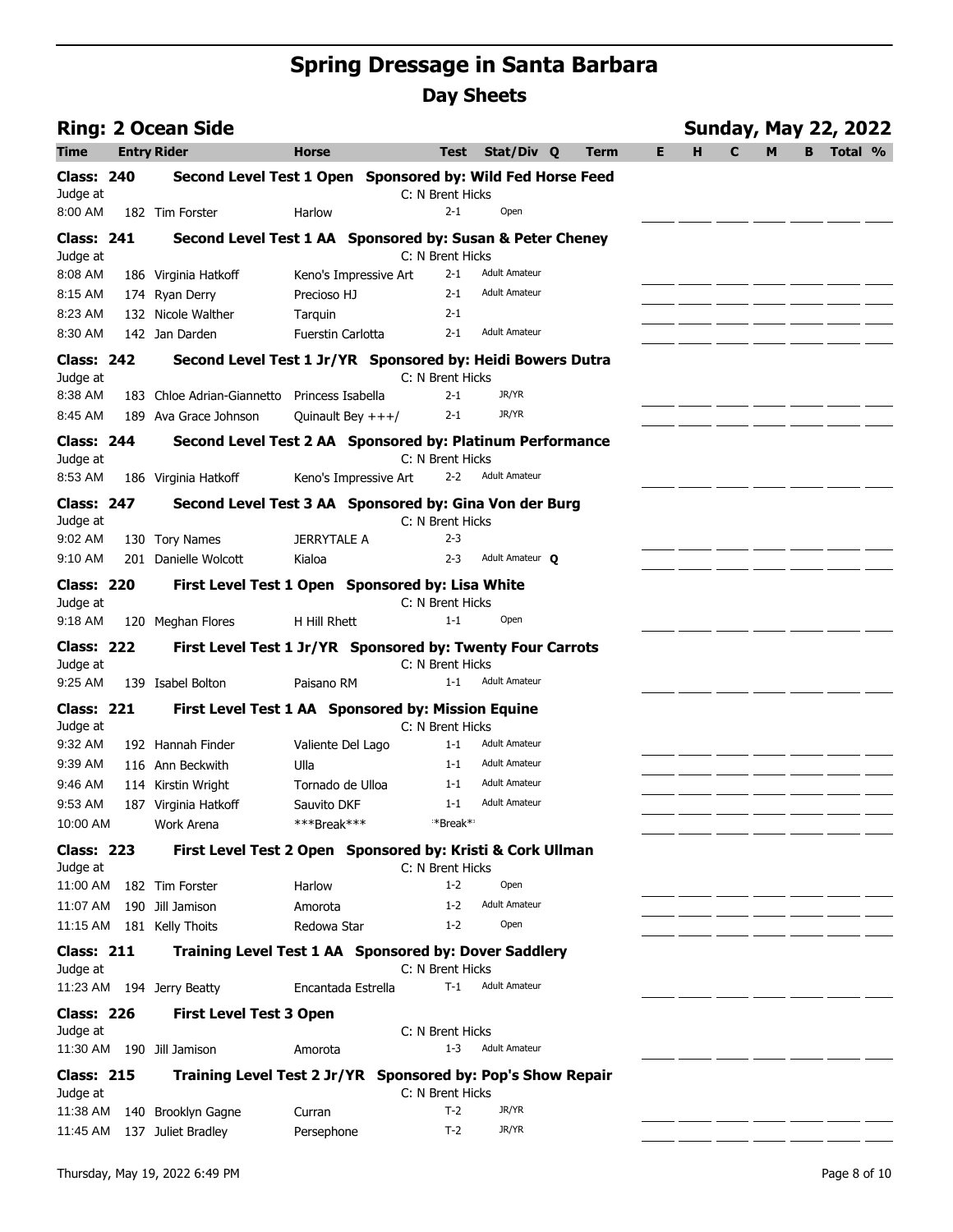|                   | <b>Ring: 2 Ocean Side</b>                            |                                                              |                  |                      |   |             |    |   |              |   |   | <b>Sunday, May 22, 2022</b> |  |
|-------------------|------------------------------------------------------|--------------------------------------------------------------|------------------|----------------------|---|-------------|----|---|--------------|---|---|-----------------------------|--|
| <b>Time</b>       | <b>Entry Rider</b>                                   | <b>Horse</b>                                                 | <b>Test</b>      | Stat/Div Q           |   | <b>Term</b> | E. | H | $\mathbf{C}$ | M | в | Total %                     |  |
| <b>Class: 227</b> |                                                      | First Level Test 3 AA Sponsored by: Nicole Chastain Training |                  |                      |   |             |    |   |              |   |   |                             |  |
| Judge at          |                                                      |                                                              | C: N Brent Hicks |                      |   |             |    |   |              |   |   |                             |  |
| 11:53 AM          | 192 Hannah Finder                                    | Valiente Del Lago                                            | $1 - 3$          | <b>Adult Amateur</b> |   |             |    |   |              |   |   |                             |  |
| 12:01 PM          | 131 Elise Cutini                                     | Moonbear TF                                                  | $1 - 3$          | <b>Adult Amateur</b> |   |             |    |   |              |   |   |                             |  |
| 12:09 PM          | 136 Alix Curry                                       | Le Noir                                                      | $1 - 3$          | Adult Amateur O      |   |             |    |   |              |   |   |                             |  |
| 12:17 PM          | Lunch Work Arena                                     | ***Break***                                                  | **Break**        |                      |   |             |    |   |              |   |   |                             |  |
| 1:02 PM           | 178 Abigail Vix                                      | Purple Haze 3                                                | $1 - 3$          | Adult Amateur O      |   |             |    |   |              |   |   |                             |  |
| 1:10 PM           | 187<br>Virginia Hatkoff                              | Sauvito DKF                                                  | $1 - 3$          | Adult Amateur O      |   |             |    |   |              |   |   |                             |  |
| <b>Class: 214</b> |                                                      | Training Level Test 2 AA Sponsored by: Lynne Sherman         |                  |                      |   |             |    |   |              |   |   |                             |  |
| Judge at          |                                                      |                                                              | C: N Brent Hicks |                      |   |             |    |   |              |   |   |                             |  |
| 1:20 PM           | 123 Brian Isbell                                     | <b>Fanfare EMF</b>                                           | $T-2$            | <b>Adult Amateur</b> |   |             |    |   |              |   |   |                             |  |
| <b>Class: 216</b> | Training Level Test 3 Open Sponsored by: MK Dressage |                                                              |                  |                      |   |             |    |   |              |   |   |                             |  |
| Judge at          |                                                      |                                                              | C: N Brent Hicks |                      |   |             |    |   |              |   |   |                             |  |
| 1:27 PM           | 196 Marianne Kruidenier                              | Mastermind Van De Stok                                       | $3-3$            | Open                 |   |             |    |   |              |   |   |                             |  |
| 1:35 PM           | 195<br>Rebecca Rosell                                | Dream Sequence HSR                                           | $3 - 3$          | Open                 | Q |             |    |   |              |   |   |                             |  |
| <b>Class: 217</b> |                                                      | Training Level Test 3 AA Sponsored by: Dover Saddlery        |                  |                      |   |             |    |   |              |   |   |                             |  |
| Judge at          |                                                      |                                                              | C: N Brent Hicks |                      |   |             |    |   |              |   |   |                             |  |
| 1:43 PM           | 179 Kristi Ullman                                    | Umbrio H                                                     | $T-3$            | Adult Amateur O      |   |             |    |   |              |   |   |                             |  |
| 1:50 PM           | 114 Kirstin Wright                                   | Tornado de Ulloa                                             | $T-3$            | Adult Amateur O      |   |             |    |   |              |   |   |                             |  |
| 1:57 PM           | 176 Cameron Galloreese                               | Checara                                                      | $T-3$            | Adult Amateur O      |   |             |    |   |              |   |   |                             |  |
| 2:04 PM           | 194 Jerry Beatty                                     | Encantada Estrella                                           | $T-3$            | Adult Amateur O      |   |             |    |   |              |   |   |                             |  |
| 2:11 PM           | Brian Isbell<br>123                                  | <b>Fanfare EMF</b>                                           | $T-3$            | Adult Amateur O      |   |             |    |   |              |   |   |                             |  |
| <b>Class: 246</b> | <b>Second Level Test 3 Open</b>                      |                                                              |                  |                      |   |             |    |   |              |   |   |                             |  |
| Judge at          |                                                      |                                                              | C: N Brent Hicks |                      |   |             |    |   |              |   |   |                             |  |
| 2:17 PM           | 202 Katherine Sulzbach                               | Fogoso WC                                                    | $2 - 3$          | Open                 |   |             |    |   |              |   |   |                             |  |